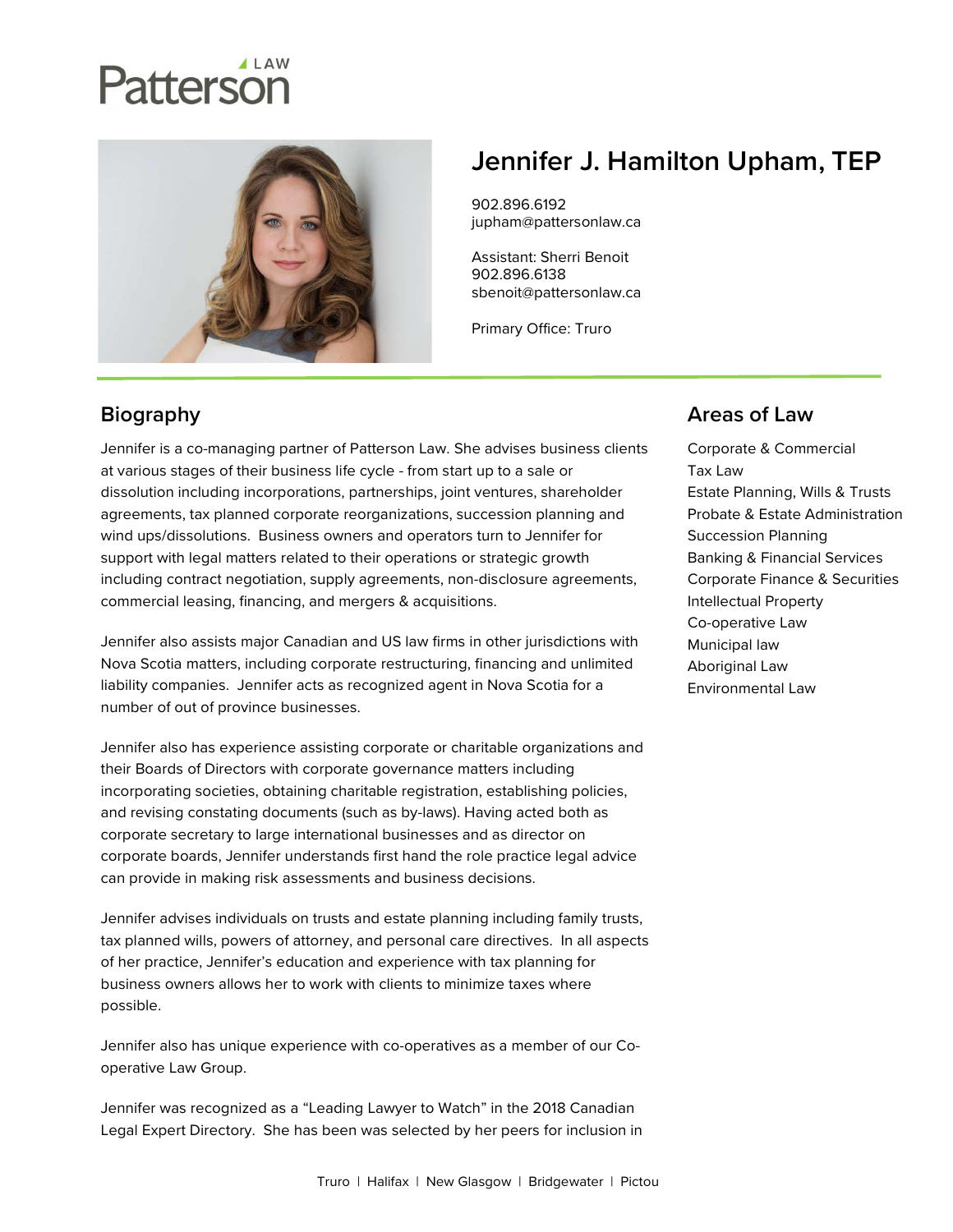The Best Lawyers™ in Canada since 2020 in the practice of Corporate Law, and was recognized by Best Lawyers<sup>™</sup> as the 2022 corporate Law "Lawyer of the Year" in Truro.

#### **Experience**

- Regularly assisting clients with structuring or restructuring their business, including incorporating companies, preparing shareholder' agreements, preparing partnership agreements and joint venture agreements
- Structuring and implementing tax planned corporate reorganizations such as freezes, interposition of family trusts, Section 85 rollovers, purifications, divisive reorganizations, continuances, amalgamations and wind ups
- Assisting clients with the purchase and sale of businesses (by way of share sale or asset sale) and the purchase and sale of assets in the course of business and commercial financing
- Assisting major Canadian and US law firms in Nova Scotia matters, including corporate restructuring, financing and transactions with unlimited liability companies
- Advising clients on operational matters on a day to day basis, including assisting in all aspects of contract drafting and negotiation, providing direction on corporate governance matters and directors' and officers' liability
- Advising individuals and business owners in trust and estate or succession planning matters including preparing wills and assisting with estate administration
- Co-corporate secretary to large international business

#### Recognition

- The Best Lawyers in Canada: 2022 Corporate Law "Lawyer of the Year" in Truro
- The Best Lawyers in Canada: recognized for Corporate Law, Tax Law and Estates and Trusts, 2021, 2022
- The Best Lawyers in Canada: recognized for Corporate Law, 2020
- The Canadian Legal Lexpert Directory: recognized as a "Leading" Lawyer to Watch" in Corporate Commercial Law, 2018

#### Associations and Memberships

- Nova Scotia Barristers' Society
- Canadian Bar Association
- Canadian Tax Foundation
- Society of Estate and Trust Practitioners
- Chair, Canadian Bar Association, Nova Scotia Business Law Section, 2016-2020